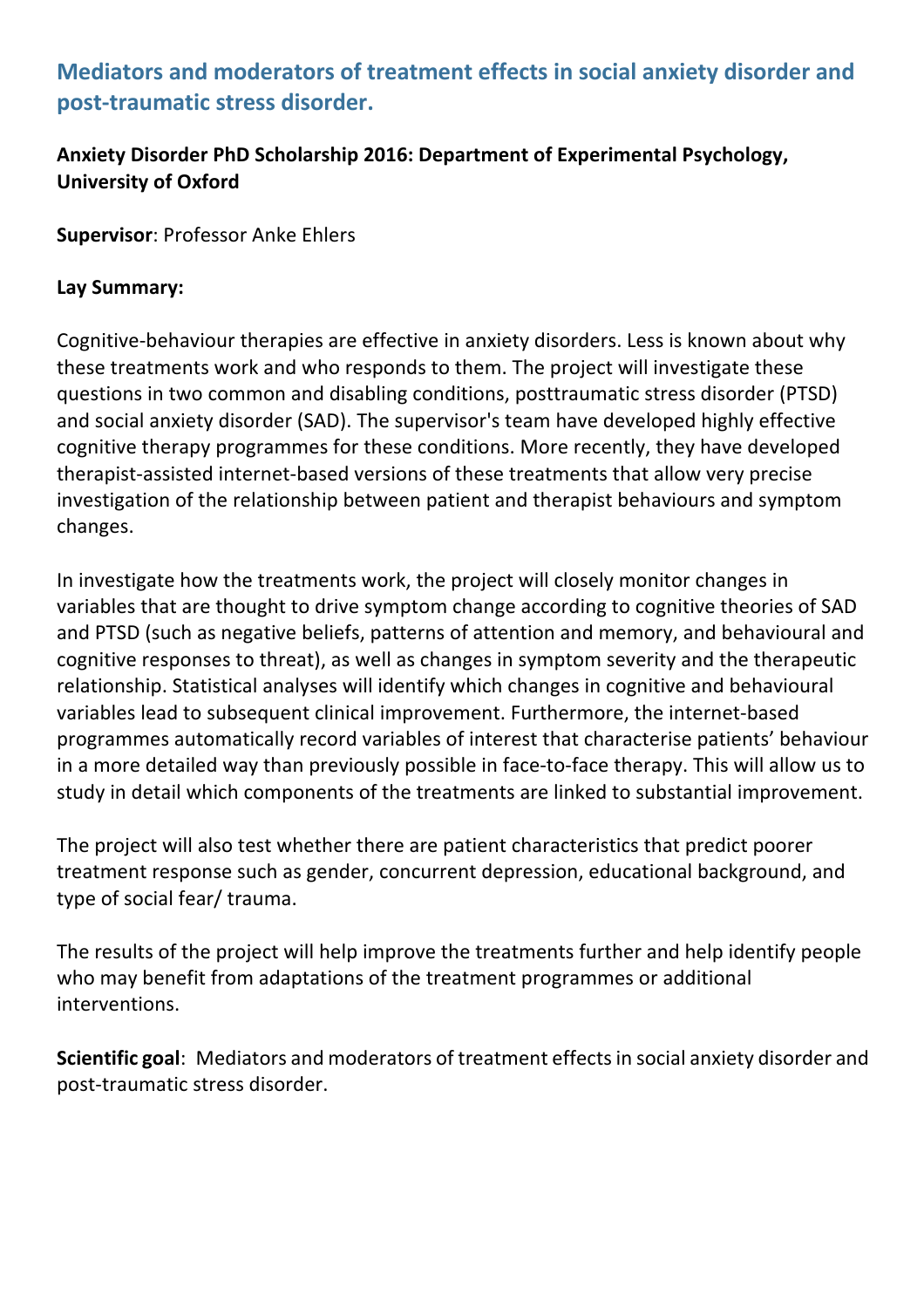#### **Research Student:** Milan Wiedemann

Hi, my name is Milan. My DPhil is due to start in October 2016 at the Oxford Centre for Anxiety Disorders and Trauma, University of Oxford.

I'm delighted to have been awarded this studentship by MHRUK and to be given this great opportunity to develop my research skills and clinical knowledge. My work will focus on the mechanisms for therapeutic change and recovery in cognitive therapy for two common mental health problems. Understanding the ways in which targeted treatments work will allow us to enhance and refine their therapeutic utility.



I will be supervised by Professor Anke Ehlers and

Professor David M Clark, whose research has not only influenced our understanding of how anxiety disorders emerge and are maintained but also, how we use psychological therapies to effectively treat these conditions.

My project aims to investigate mechanisms of treatment effects in cognitive therapy for SAD and PTSD. In particular, how we achieve good therapeutic outcome when a highly successful treatment program for PTSD is delivered via the internet rather than face to face. I'm looking forward to this next step in my career and all the valuable experiences and challenges it will bring.

**Start Date:** September 2016

#### **Progress Report Year 4, 2020**

Currently I'm transforming two of my main chapters of my thesis into manuscripts to be sent out for peer-review. I haven't scheduled my viva yet but will make a plan with Anke in the coming weeks, I'm aiming to finish by October this year.

I've published another R package (software), a manuscript describing this software is also in preparation and will follow at some point soon:

Wiedemann, M. (2020). lcsm: An R package for latent change score modelling. Retrieved from https://github.com/milanwiedemann/lcsm.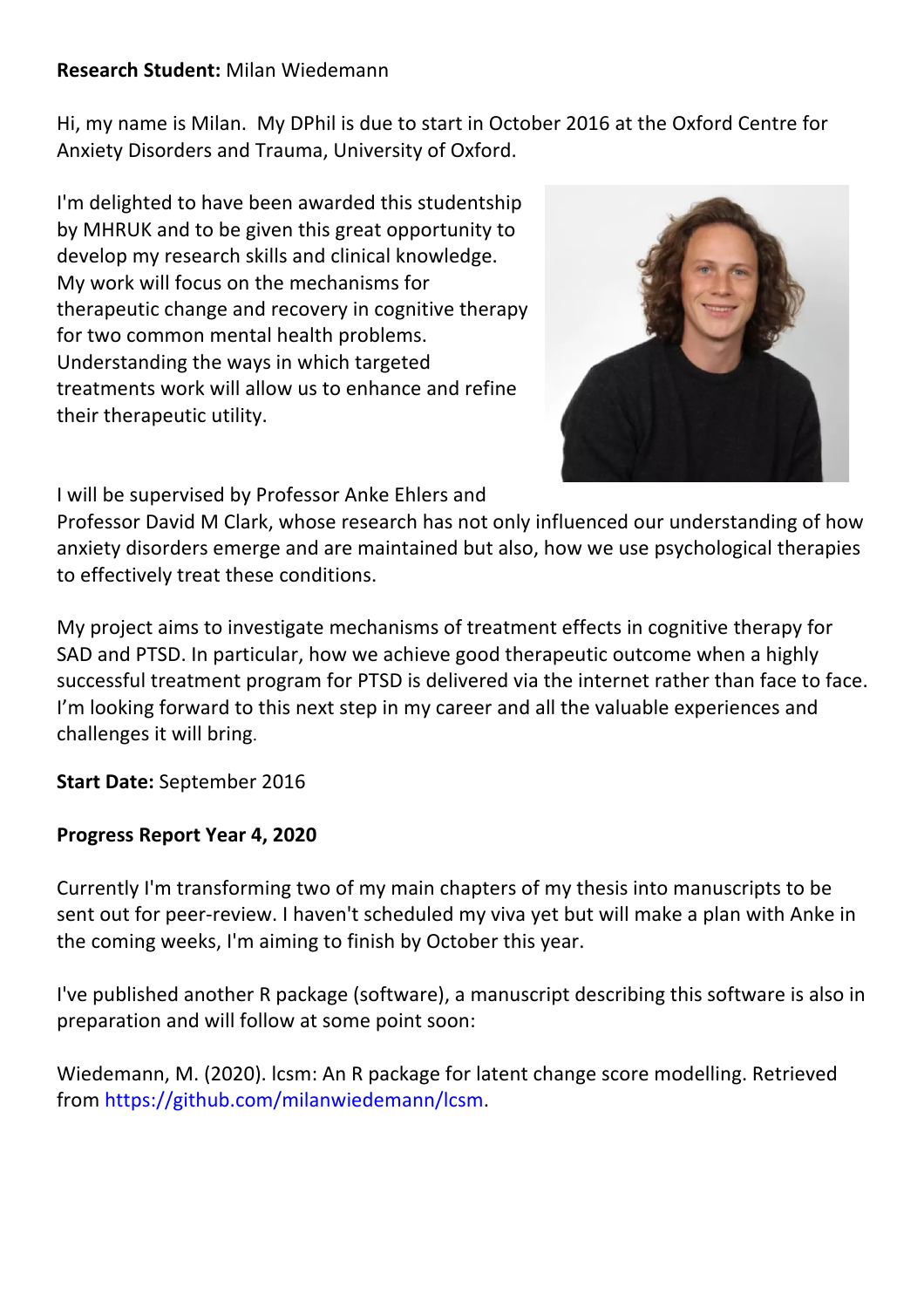#### **Progress Report Year 3, 2019**

This year I have completed my research on sudden gains during cognitive therapy for PTSD. I investigated how changes in cognitive processes and associated with sudden gains. The results of this study show that a subgroup of patients with PTSD show concurrent large improvements in PTSD symptoms from one treatment session to the next. Sudden gains were also preceded by greater changes in appraisals than sessions that did not include sudden gains. This supports interventions that target the identification and modification of negative appraisals in PTSD. I have presented the results of this research in a symposium at the World Congress of Behavioural and Cognitive Therapies in Berlin and have also submitted this work to a peer-reviewed journal for further comments and publication. My colleagues and I have also developed and published a new computer program to identify sudden symptom improvements and deteriorations during therapy. We presented a poster illustrating the functions of this program at the same conference. We aimed to introduce our approach to identify sudden gains to other researchers in the field and hopefully improve the methods used in this research area (see Figure). comorbid symptoms are

I have continued to learn the advantages and disadvantages of different methods that can be used to analyse data from clinical trials to better understand how they work. This part of my PhD looks at how changes in cognitive processes are associated with subsequent changes in PTSD symptoms to get a better understanding of the processes through with cognitive therapy for PTSD may work. As part of this I have further developed an R package that automates the analysis of one method that specifically addresses this research question, latent change score modelling. At the moment I am investigating mediation of clinical improvement analysing different clinical datasets using different statistical approaches depending on the design of the trail and the available data.

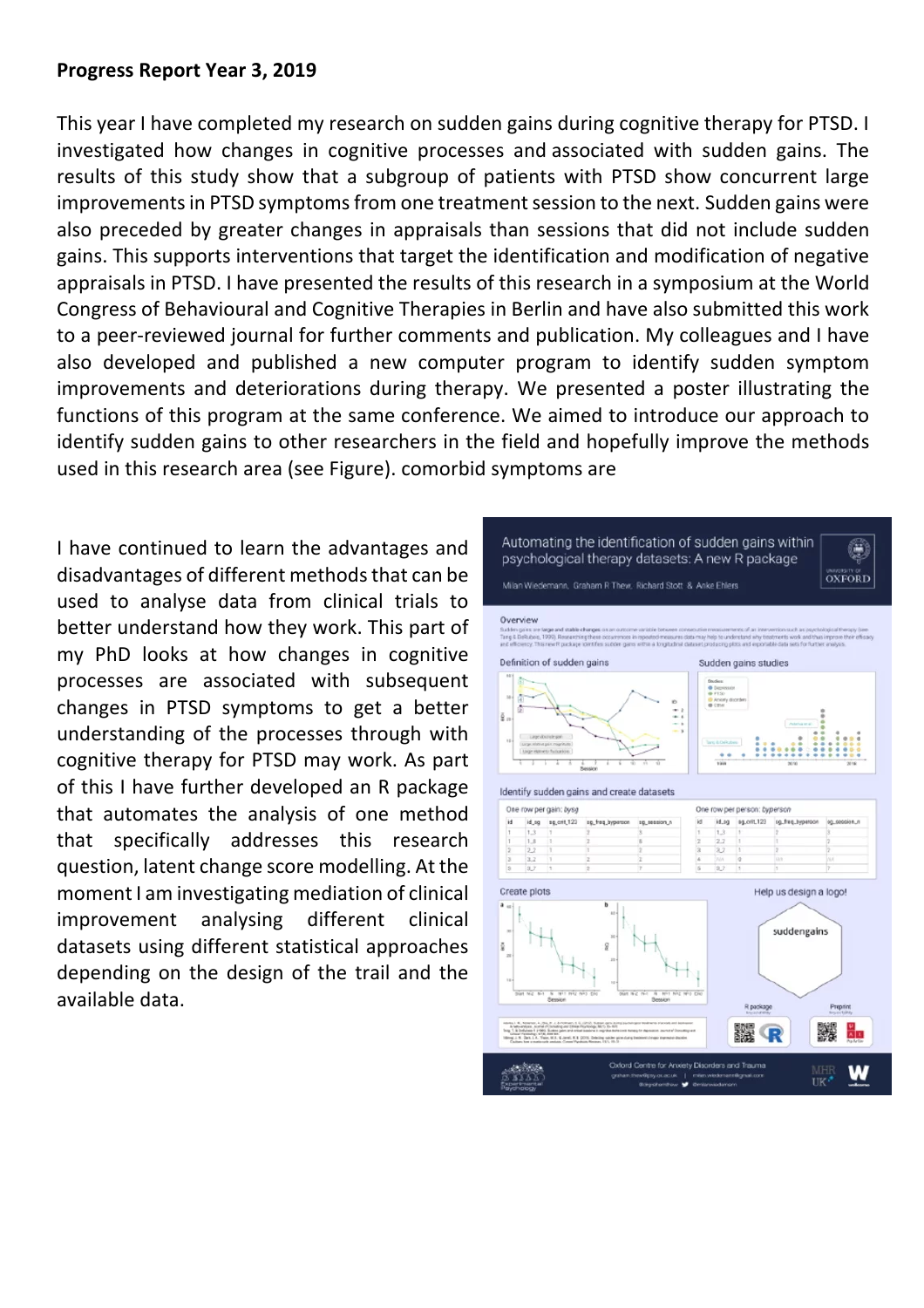#### **Progress Report Year 2, 2018**

During my second year I looked in more detail at some processes of change in cognitive therapy for Posttraumatic Stress Disorder (PTSD). I have finished the sudden gains project I started last year and am writing up a manuscript of this study for publication. While working on this project I have developed a software package that makes it easy to identify clients that experienced sudden symptom improvements or deteriorations during the course of therapy.

The project I'm focusing on at the moment is looking in more detail at the dynamic interplay between changes in symptoms and predictors that are thought to drive symptom change according to cognitive theories of PTSD. More specifically, this project looks at how changes in a mediator variable (e.g. negative trauma related appraisals) are related to changes in PTSD symptoms in the following session (see Figure 1). I have examined the strengths and limitations of different methodological approaches to test whether changes in negative trauma related appraisals precede changes in PTSD symptoms and started analysing data from a recent effectiveness study.



## **Figure 1. Are changes in negative appraisals related to subsequent changes in PTSD symptoms?**

Furthermore, I have familiarised myself with recent research looking at psychological networks in clinical psychology, particularly in therapy for PTSD. I am planning a research project using this method to investigate how networks of different symptoms and cognitive processes change during cognitive therapy for PTSD. Later this year I am attending a Summer School in Amsterdam to learn more about network models.